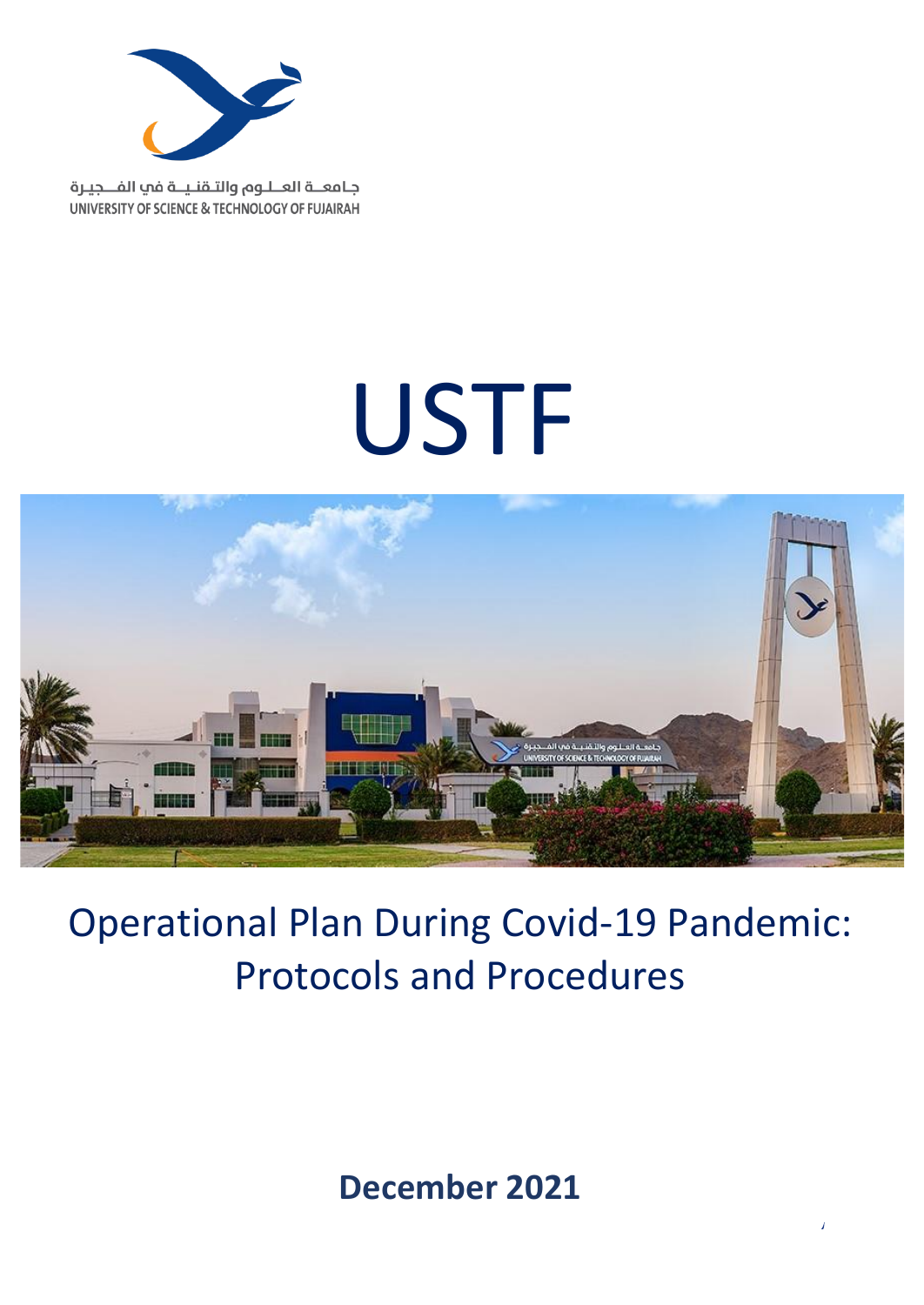

## **Contents**

|              | <b>Introduction</b>                                                   |    |
|--------------|-----------------------------------------------------------------------|----|
| $\mathbf{1}$ | <b>Level of Risks</b>                                                 | 3  |
| $\mathbf{2}$ | <b>General Framework for the operation of USTF during Covid-19</b>    | 4  |
|              | <b>Pandemic</b>                                                       |    |
| 3            | <b>Precautionary Measures that Shall be Taken by USTF Before Re-</b>  | 13 |
|              | opening                                                               |    |
| 4            | <b>Guidelines for Medical Students and Students of Health Science</b> | 16 |
|              | <b>Faculties during the Covid-19 Pandemic</b>                         |    |
| 5            | Plan for Dealing with Positive Covid-19 Cases Discovered in USTF      | 17 |
| 6            | <b>Main Roles and Responsibilities</b>                                | 19 |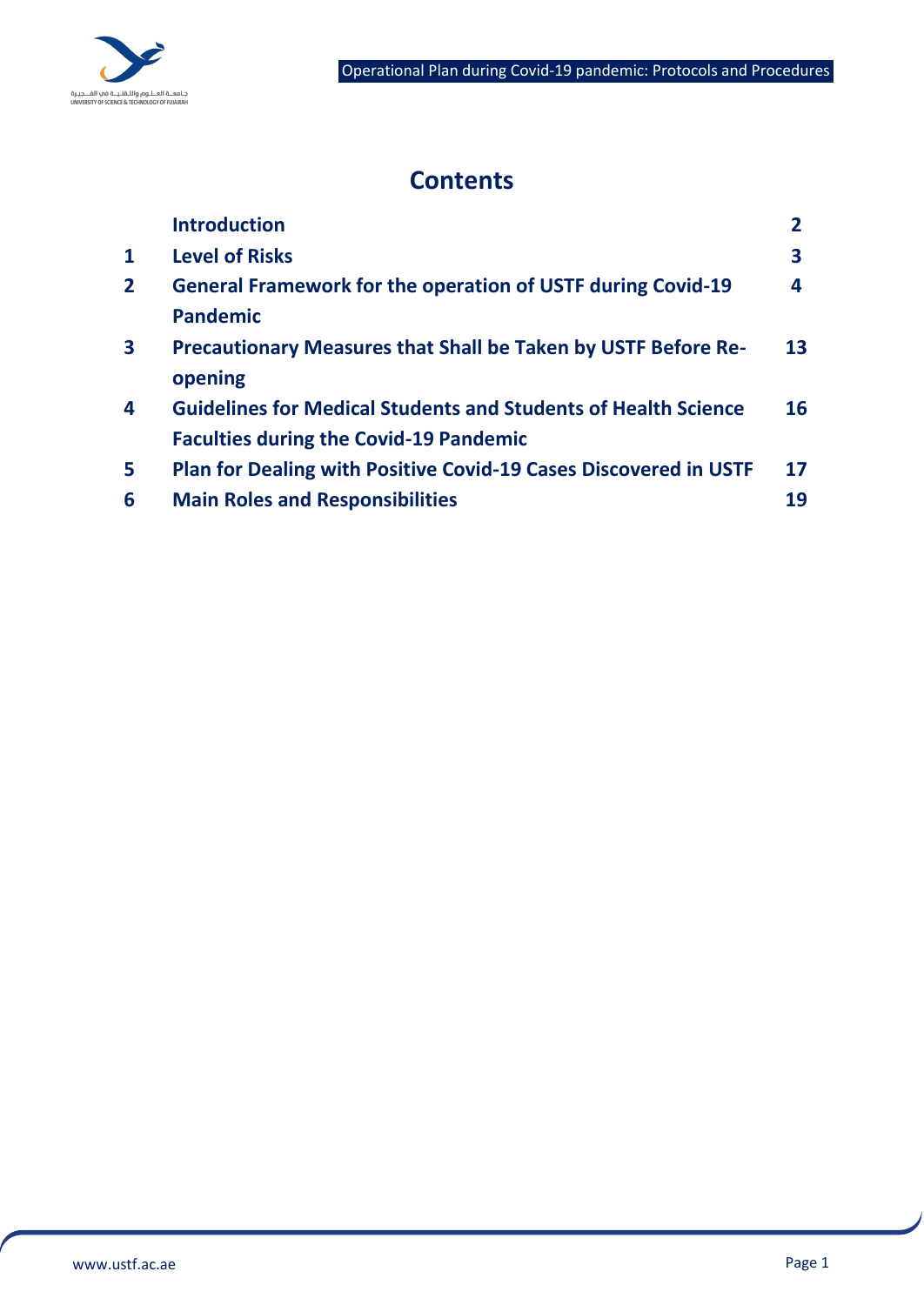

## **Introduction**

This document outlines the protocols, requirements, and precautionary measures that USTF is taking in order to achieve a safe, healthy, and learning-stimulating environment, when the university is re-opened for the academic year 2021-2022 during the Covid-19 pandemic. This document relied on the MoE Manual "**Operation of Educational Establishments during the Pandemic: Protocols & Procedures"**, Ninth release, November 18, 2021. Consequently, USTF operational plan during covid-19 pandemic  $4<sup>th</sup>$  release was updated in November 2021 to the 5<sup>th</sup> release.

The following sections of the MoE Manual were followed in preparing the USTF operational plan during Covid-19 pandemic

- **1. Section One:** Levels of risk
- **2. Section Two:** General Framework for the Re-opening of Educational Establishments during the Pandemic in the UAE
- **3. Section Five:** Higher Education
- **4. Section Six:** Guidelines for Medical and Health Sciences Faculties Students during the Covid-19 Pandemic
- **5. Section Eight:** Plan for Dealing with Positive Covid-19 Cases Discovered in Educational Establishments
- **6. Section Ten:** Main Roles and Responsibilities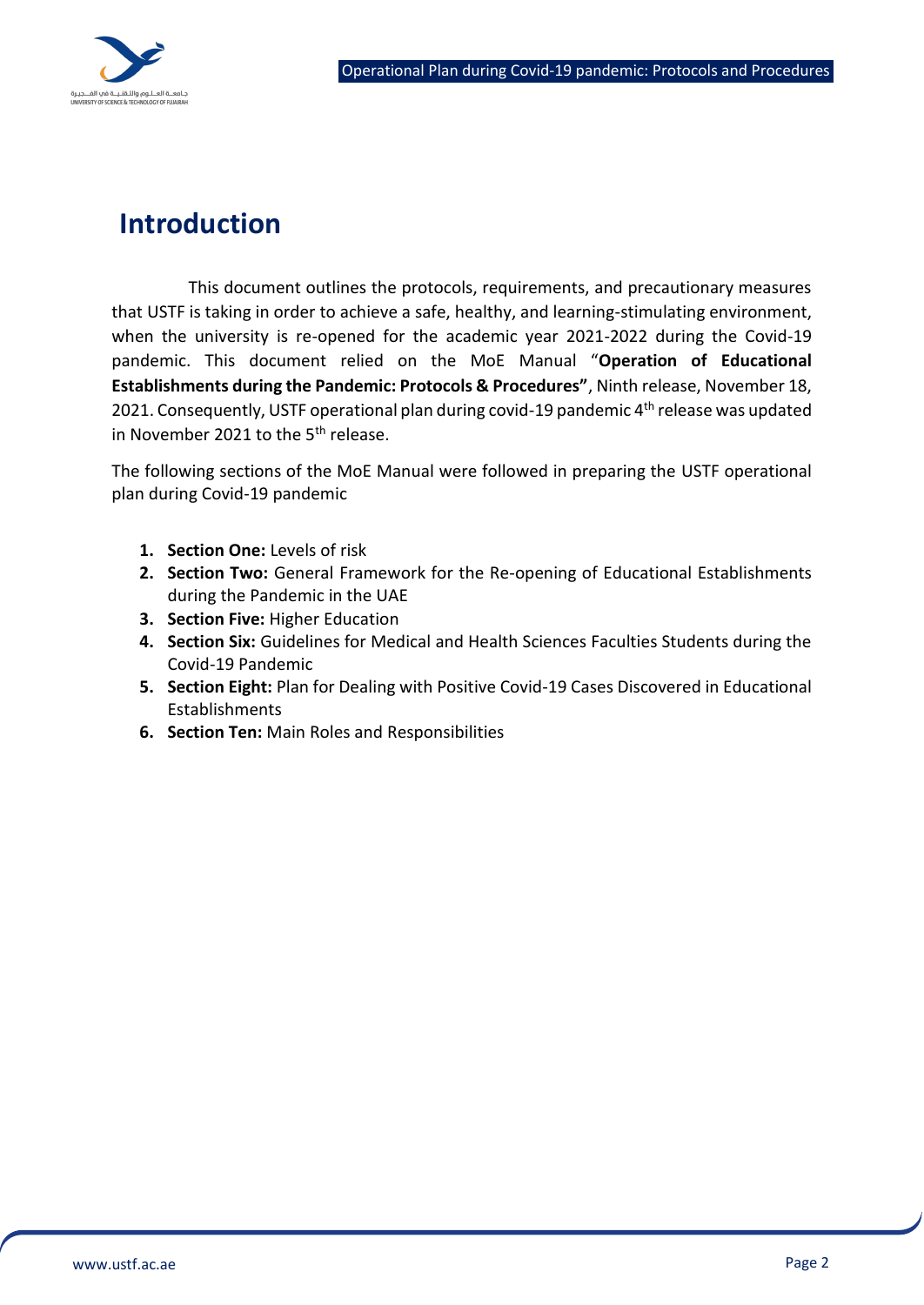

## **1. Levels of Risk**

- **1.1. Main risks to be considered by USTF when re-opening its facilities:**
	- 1.1. The spread of the virus among students in the classroom and the common areas.
	- 1.2. The spread of the virus to large crowds in confined spaces, including canteen areas, assessment areas, entrance and exit points in the educational establishments that cause crowds as a result of additional safety controls, such as temperature checks at the entrances of educational establishments.
	- 1.3. The spread of the virus among workers in rooms that are shared for long periods of time.
	- 1.4. Teaching, administrative staff, support service employees and students at high risk, such as those with chronic medical conditions, as well as pregnant teachers.
	- 1.5. The transmission of the virus through food suppliers due to the use of external sources and other contractors, which leads to a higher risk of infection.

#### **1.2. USTF activities at different risk levels**

USTF planned activities at different risk levels are show in the table below. The table was prepared according to the MoE general determinants of higher education institution activities which are:

- Low-Risk Level: All activities may be conducted on campus, taking into account the institution's capacity, required physical distancing, and the general rules mentioned in this guide.
- Moderate-Risk Level: There will be a combination of on-campus activities and remote activities.
- High-Risk Level: All activities shall be conducted remotely aside from some exceptional cases.

| <b>Activities</b>                 | <b>Low-Risk Level</b> | <b>Moderate-Risk</b>                                                                                                                                 | <b>High-Risk Level</b> | <b>Extreme-</b>   |
|-----------------------------------|-----------------------|------------------------------------------------------------------------------------------------------------------------------------------------------|------------------------|-------------------|
|                                   |                       | <b>Level</b>                                                                                                                                         |                        | <b>Risk Level</b> |
| <b>Lectures</b>                   |                       |                                                                                                                                                      | Remotely               |                   |
| Problem-Solving                   |                       |                                                                                                                                                      | Remotely               |                   |
| Classes and                       |                       |                                                                                                                                                      |                        |                   |
| <b>Supporting Lessons</b>         |                       |                                                                                                                                                      |                        |                   |
| Laboratories and                  |                       | On campus                                                                                                                                            |                        |                   |
| <b>Studios</b>                    |                       |                                                                                                                                                      |                        |                   |
| <b>Exams - Quiz</b>               |                       | A combination of on<br>campus and remote<br>attendance, while<br>maintaining the<br>allowed maximum<br>limit of students<br>and social<br>distancing |                        |                   |
| <b>Exams - Assessment</b><br>Exam |                       | A combination of on<br>campus and remote<br>attendance, while                                                                                        |                        |                   |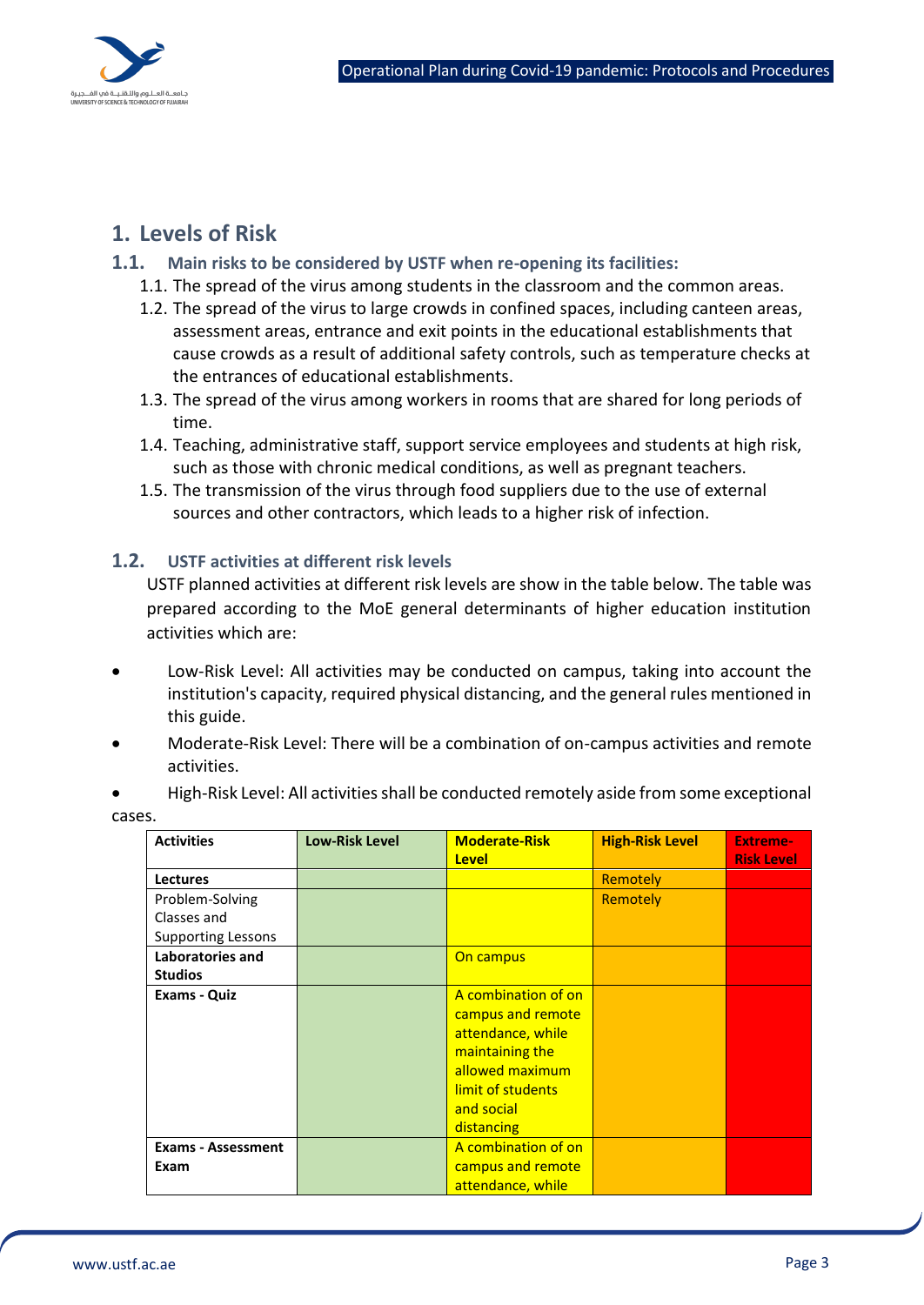

|                                                   |                             | maintaining the   |                                   |    |
|---------------------------------------------------|-----------------------------|-------------------|-----------------------------------|----|
|                                                   |                             | allowed maximum   |                                   |    |
|                                                   |                             | limit of students |                                   |    |
|                                                   |                             | and social        |                                   |    |
|                                                   |                             | distancing        |                                   |    |
| <b>Exams - Midterm</b>                            | On campus                   |                   |                                   |    |
| Exam                                              |                             |                   |                                   |    |
| <b>Exams - Final Exam</b>                         | On campus                   |                   |                                   |    |
| <b>Oral Exams and</b>                             |                             | Remotely          |                                   |    |
| Postgraduate                                      |                             |                   |                                   |    |
| <b>Debates</b>                                    |                             |                   |                                   |    |
| <b>Clinical Training (at</b>                      |                             | On campus/        |                                   |    |
| <b>Campus Clinics or in</b>                       |                             | hospital          |                                   |    |
| <b>Hospitals</b> )                                |                             |                   |                                   |    |
| <b>Research activities</b><br><b>laboratories</b> |                             |                   | Most of them are                  |    |
|                                                   |                             |                   | held remotely,<br>except for some |    |
|                                                   |                             |                   | basic laboratories                |    |
|                                                   |                             |                   | on campus/in                      |    |
|                                                   |                             |                   | hospitals                         |    |
| Library                                           | <b>Opened (All services</b> |                   |                                   |    |
|                                                   | are available)              |                   |                                   |    |
| <b>Hostels</b>                                    | Available                   |                   |                                   |    |
| <b>Gym and activity</b>                           | Open                        |                   |                                   |    |
| room                                              |                             |                   |                                   |    |
| <b>Retail stores</b>                              | Open                        |                   |                                   |    |
| The capacity of                                   | 75%-100%                    | 50%               | 25%                               | 0% |
| educational and                                   | According to the            |                   |                                   |    |
| administrative Staff                              | capacity when               |                   |                                   |    |
|                                                   | maintaining physical        |                   |                                   |    |
|                                                   | distancing                  |                   |                                   |    |
| The capacity of                                   | 75%-100%                    | 50%               | 0%                                | 0% |
| <b>Students</b>                                   | According to the            |                   |                                   |    |
|                                                   | capacity when               |                   |                                   |    |
|                                                   | maintaining physical        |                   |                                   |    |
|                                                   | distancing                  |                   |                                   |    |

## **2. General Framework for the operation of USTF during Covid-19 Pandemic**

USTF shall abide by the following guidelines and disseminate them to the concerned individuals for implementation.

#### **2.1. USTF Environmental, Health and Safety System**

- 2.1.1. USTF shall revert to face to face learning in the university premises at full capacity with continuous safety measures including maintaining a safe physical distance among students in classrooms, laboratories and learning resource rooms.
- 2.1.2. USTF is committed to leaving a reasonable safe distance between the teaching staff and the administrative staff
- 2.1.3. Commitment to check the temperature of students and administrative, teaching staff and support service employees (such as Security guards/Cleaners) before they enter the university and ensuring that it is below 37.5 degrees.
- 2.1.4. In the event that COVID-19 symptoms are detected in the university, it is the responsibility of the person in charge to report any symptoms such as fever (37.5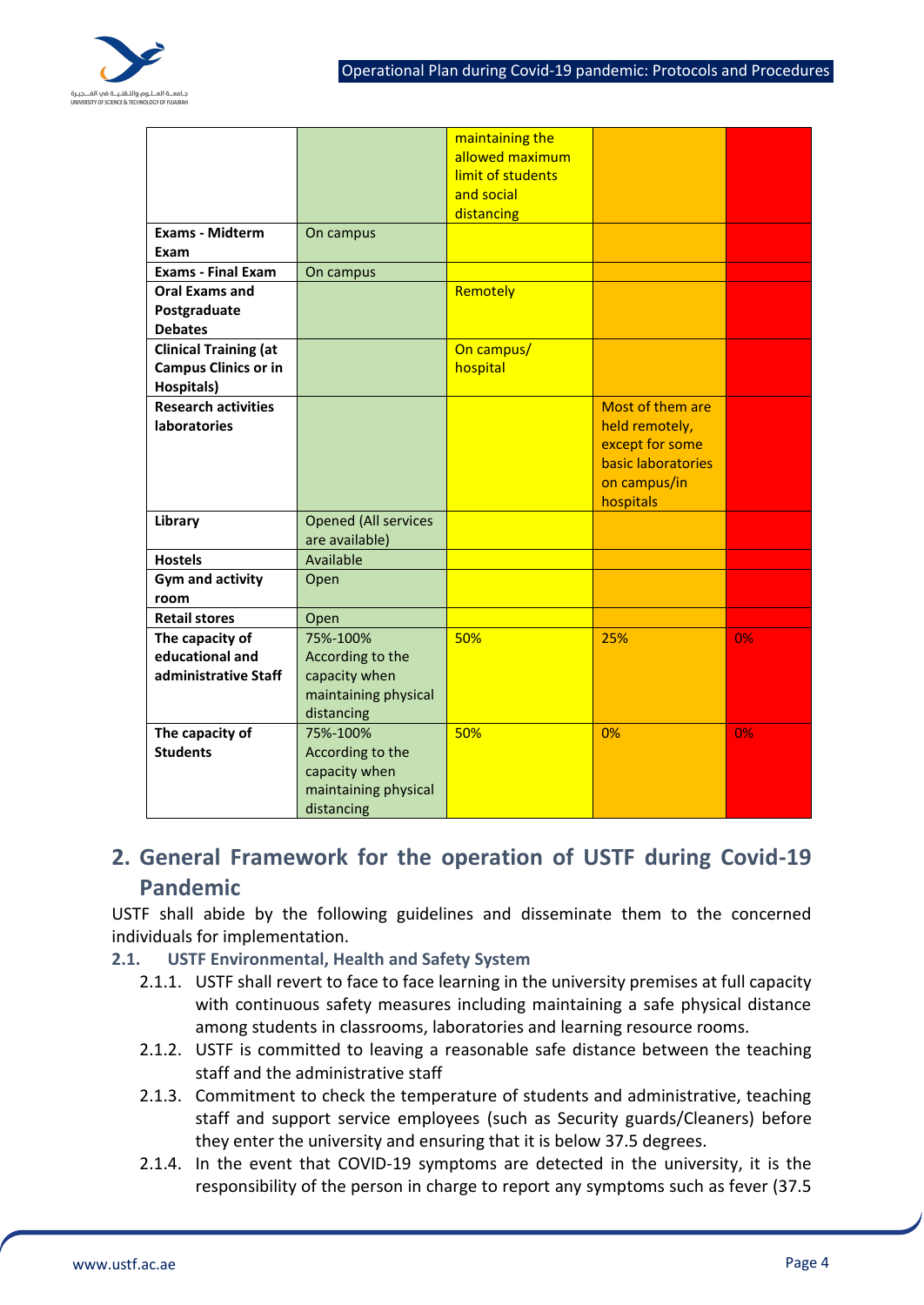

degrees Celsius or higher), constant dry coughing, shortness of breath, sore throat, diarrhea, nausea, headache, or loss of the sense of smell or taste.

- 2.1.5. Adherence of USTF students and all members of the administrative, teaching staff and support service employees to wearing face masks while in the university.
- 2.1.6. Leaving a safe reasonable physical distance between the teacher and the student.
- 2.1.7. Ensuring that students and all members of the administrative, teaching staff and supportive services employees are not in contact with infected individuals at least two weeks before university starts.
- 2.1.8. Adherence of USTF students and all members of the administrative, teaching staff and supportive services employees not to show up to the university when they feel any symptoms of virus infection or respiratory symptoms such as (fever, cough, shortness of breath, pain in the body, headache).
- 2.1.9. USTF Students, teaching and administrative staff and supportive services employees shall be instructed to stick to the use of personal protective equipment during their stay in the university, and not to exchange equipment with classmates, and to avoid shaking hands when greeting.
- 2.1.10. USTF provides education and awareness boards on the importance of complying with health procedures and precautions such as (a reasonable safe distances, hand washing, and hand hygiene).
- 2.1.11. Adherence to alerting the USTF Health and Safety Committee in cases of Covid-19 infection or contact with infected individuals, while remaining at home and taking the necessary measures for quarantine by using distance learning as per the study plan approved by the university.
- 2.1.12. Preparation of the "USTF Preparedness Plan" to receive students, including the requirements and precautionary measures recommended by the health authorities.
- 2.1.13. Obliging USTF students and administrative and educational staff to sign the "COVID-19 self-declaration form" which stipulates that a person has not been infected with Covid-19 and has not been in contact with an infected person.
- 2.1.14. Managing the entry and exit process at the university in a way that ensures a reasonable safe distancing and prevents crowding.
- 2.1.15. Dividing the students into different groups and ensuring that the groups are not mixed together.
- 2.1.16. Distributing Students of Determination among various groups and ensuring that they are not crowded in one group.
- 2.1.17. Dividing students into groups at break times in order to avoid crowding and maintaining physical space.
- 2.1.18. USTF management allocated an isolation room according to the isolation rooms requirements set by the Ministry of Health and Prevention, and established procedures for dealing with suspected or confirmed COVID-19 cases.
- 2.1.19. USTF shall use gyms and large halls in the university as classrooms, if necessary.
- 2.1.20. Ensuring that USTF students are allowed to enter and exit labs, clinics, studios and learning resource rooms without crowding, while at the same time ensuring a safe distance between them.
- 2.1.21. USTF shall define an emergency contact telephone number for parents, students, and educational and administrative staff to report symptoms of virus infection.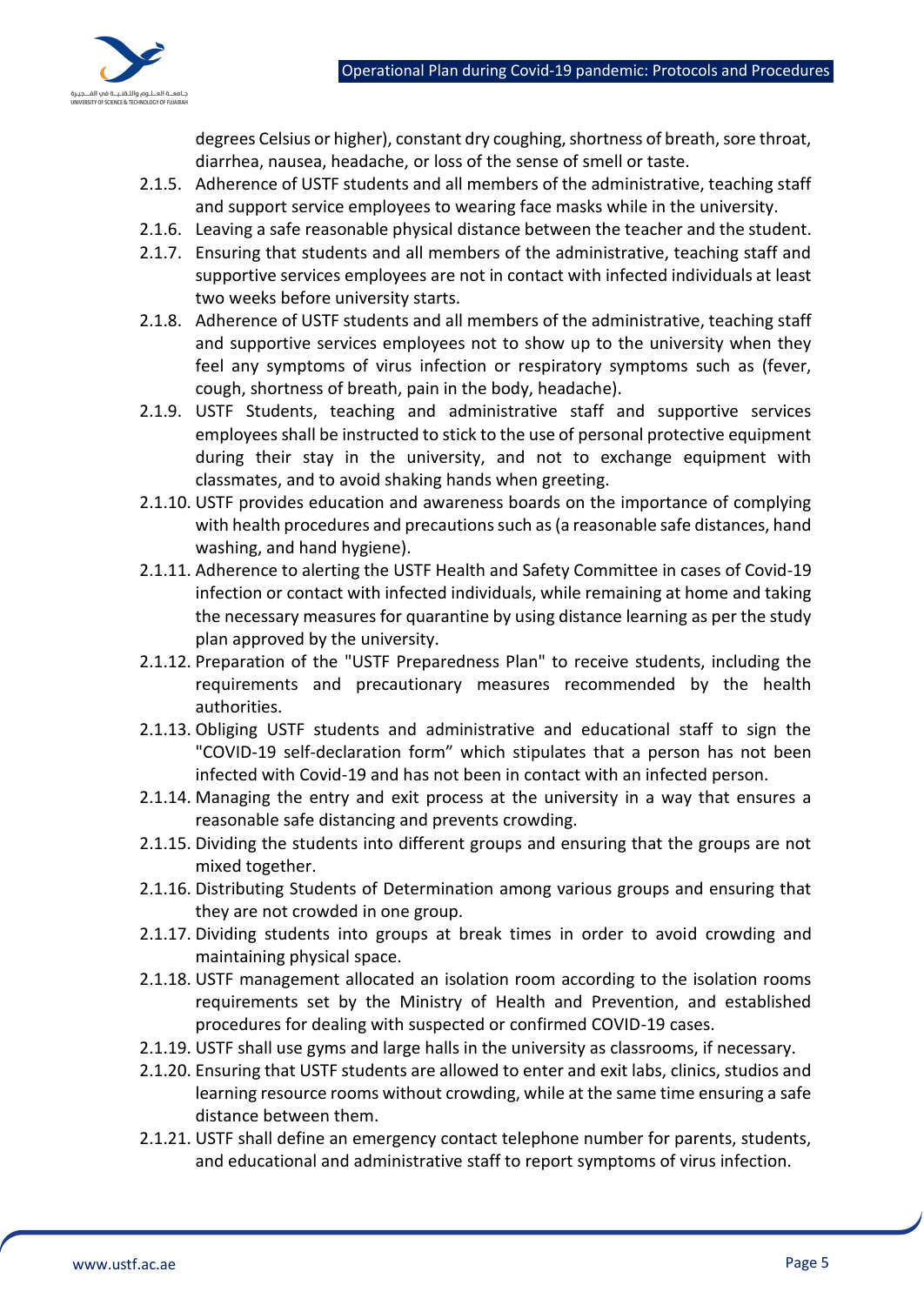

#### **Use of Prayer Rooms in USTF**

- 2.1.22. When using the prayer rooms, all USTF students and staff must bring their own prayer mats and wear the mask during prayer.
- 2.1.23. After each use, prayer rooms shall be cleaned and sanitized.
- 2.1.24. Instructions for the use of prayer rooms shall be updated in accordance with the guidelines of the authorities concerned.

#### **2.2. Safety Measures in USTF Environment**

#### **USTF Buildings**

- 2.2.1. USTF's Operational Plan for the Preparedness for a Safe Return is prepared by the USTF Health and Safety committee to oversee the implementation of all requirements, precautionary measures, and the knowledge recommended by the relevant authorities.
- 2.2.2. The university facilities and classrooms shall be cleaned and sterilized on a regular basis, as recommended by the National Emergency Crisis and Disaster Management Authority
- 2.2.3. USTF HSC shall determine the dates of sterilization and the staff performing the sterilization, on an announced schedule.
- 2.2.4. USTF shall ensure proper ventilation when cleaning and sterilizing products are used to prevent the leakage of toxic fumes.
- 2.2.5. USTF shall ensure proper ventilation when cleaning and sterilizing products are used, to prevent the escape of toxic fumes.
- 2.2.6. Sterilization of educational tools and devices used by students and teachers on a regular basis.
- 2.2.7. Development of a mechanism for cleaning and sanitizing the bathrooms after each use.
- 2.2.8. USTF is committed to the provision of sterilizers at all entrances of USTF facilities.
- 2.2.9. Hand sanitizing areas contain a sterile gel with a concentration of 70-80% alcohol.
- 2.2.10. Training of educational staff and security and safety officers in USTF, to supervise sterilization operations.
- 2.2.11. Sterilization of laboratories and learning resources, on an ongoing basis.

#### **Student and Staff of USTF hostel**

- 2.2.12. USTF students are redistributed to hostel according to the criteria of social distancing and secure distances.
- 2.2.13. USTF is not allowing students to mix and gather and, whenever possible, limit movement between floors.
- 2.2.14. USTF is adhering to providing hand washing sterilizers, paper tissues, face masks, and gloves in places where students and staff are required to use them.
- 2.2.15. Manage movement, attendance records, visitor records, applying thermal scanning at the entrances to the university, and monitoring pathological symptoms that may appear in students or staff, for early detection of infected or suspected cases and to prevent the spread of infection.
- 2.2.16. Observe cleaning, sterilization and wiping of common surfaces shall be applied periodically, after each use.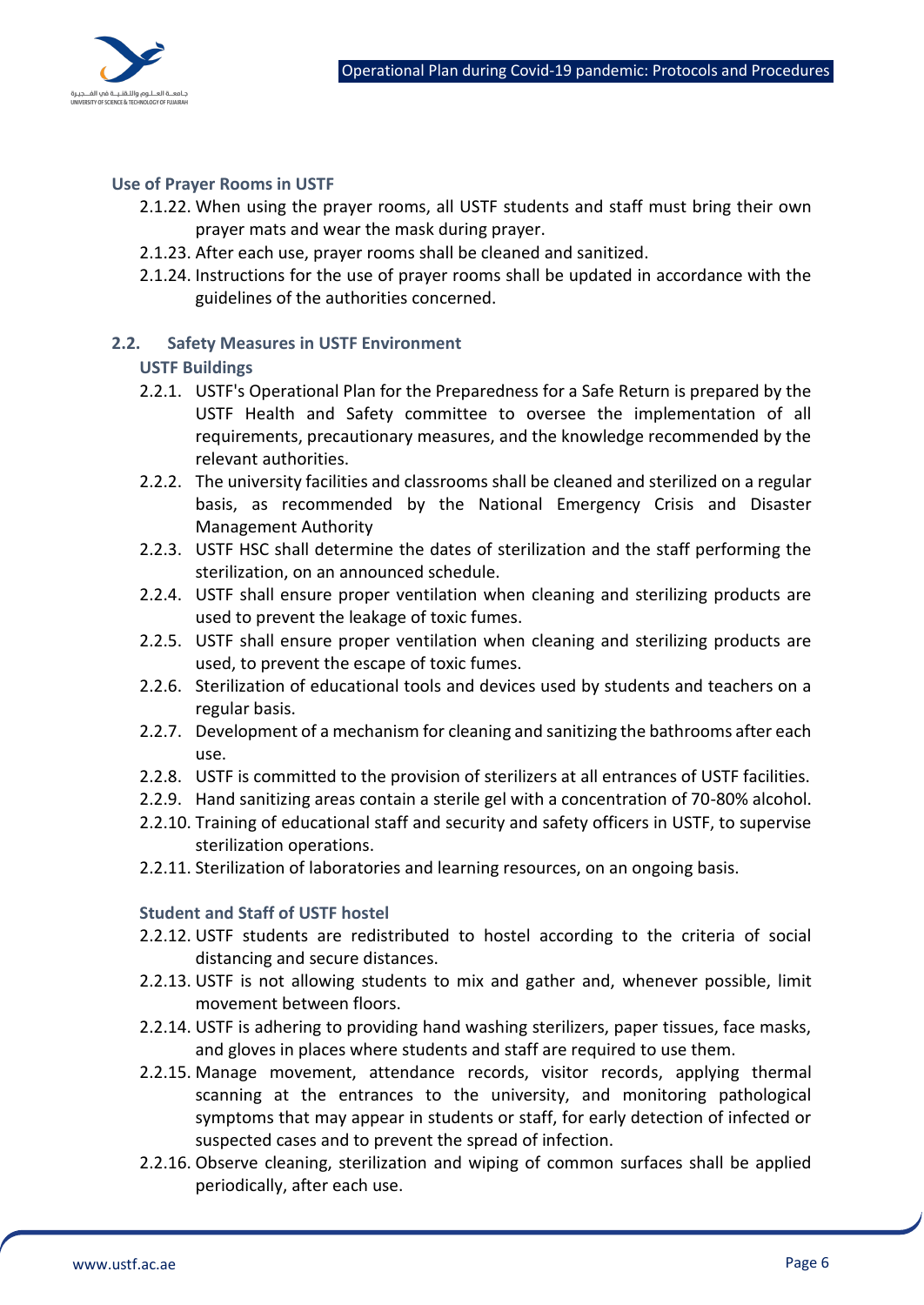

- 2.2.17. Consider raising awareness and education about the preventive measures applied in the student hostel, and hanging informative posters on the walls of all rooms and at the entrances and exits and in corridors.
- 2.2.18. Ensure provision of personal protection and sterilization equipment and tools for workers in the hostel and for persons put under quarantine.
- 2.2.19. USTF shall guarantee provision of separate containers for the disposal of medical waste, and the development of an effective safe disposal system in accordance with the criteria and requirements laid down for that.
- 2.2.20. Ensure existence of a clear mechanism for safe washing and cleaning of clothes and bed sheets, and clarifying the separate isolation path for washing and cleaning the clothes and bed sheets of people in quarantine

#### **2.3. Public Health**

- 2.3.1. USTF shall provide awareness-raising programs through its electronic communication channels to disseminate awareness and provide psychological support to all.
- 2.3.2. Raising awareness of the need to wash hands with soap and water for at least 20 seconds before touching the face, or to using alcoholic sanitizers, especially when using bathrooms or when touching common-place surfaces.
- 2.3.3. Instructions on the need to cover the mouth and nose and use tissues and elbows when coughing and sneezing.
- 2.3.4. USTF students and staff should bring two masks daily, one to be used in the morning and the other after lunch. Masks should also be disposed of in designated bins for medical waste. In the case of using fabric masks, precautions must be taken to ensure that the used ones are properly stored in the student's bag and cleaned daily.
- 2.3.5. Provision of instructions on the need to maintain the specified physical distance and avoid shaking hands with others.
- 2.3.6. Raising awareness of the need not to exchange personal protective equipment, supplies, tools, and meals.
- 2.3.7. Reducing the load of university supplies, such as carrying a small bag for a laptop and a meal, preferably made of leather or plastic, to facilitate sterilization before going to the university and after returning.
- 2.3.8. Ensuring that first aid requirements are provided to all USTF students, including Students of Determination, who have health or chronic diseases, prior to the start of the academic year.
- 2.3.9. USTF Health and Safety Committee Task Force must ensure that medical staff at the university clinic have completed training on Covid-19 before re-opening.
- 2.3.10. USTF medical staff in clinics in the university are certified and approved. They also follow all instructions of the concerned authorities and ensure that strict sterilization protocols are implemented in the university clinics in accordance with the guidelines of the relevant authorities.
- 2.3.11. Medical staff at USTF clinic must ensure that there are defined levels of essential elements in the store and ensure that the clinic is equipped with water taps, soap dispensers, antiseptic dispensers, ample supplies of personal protective equipment and thermometers.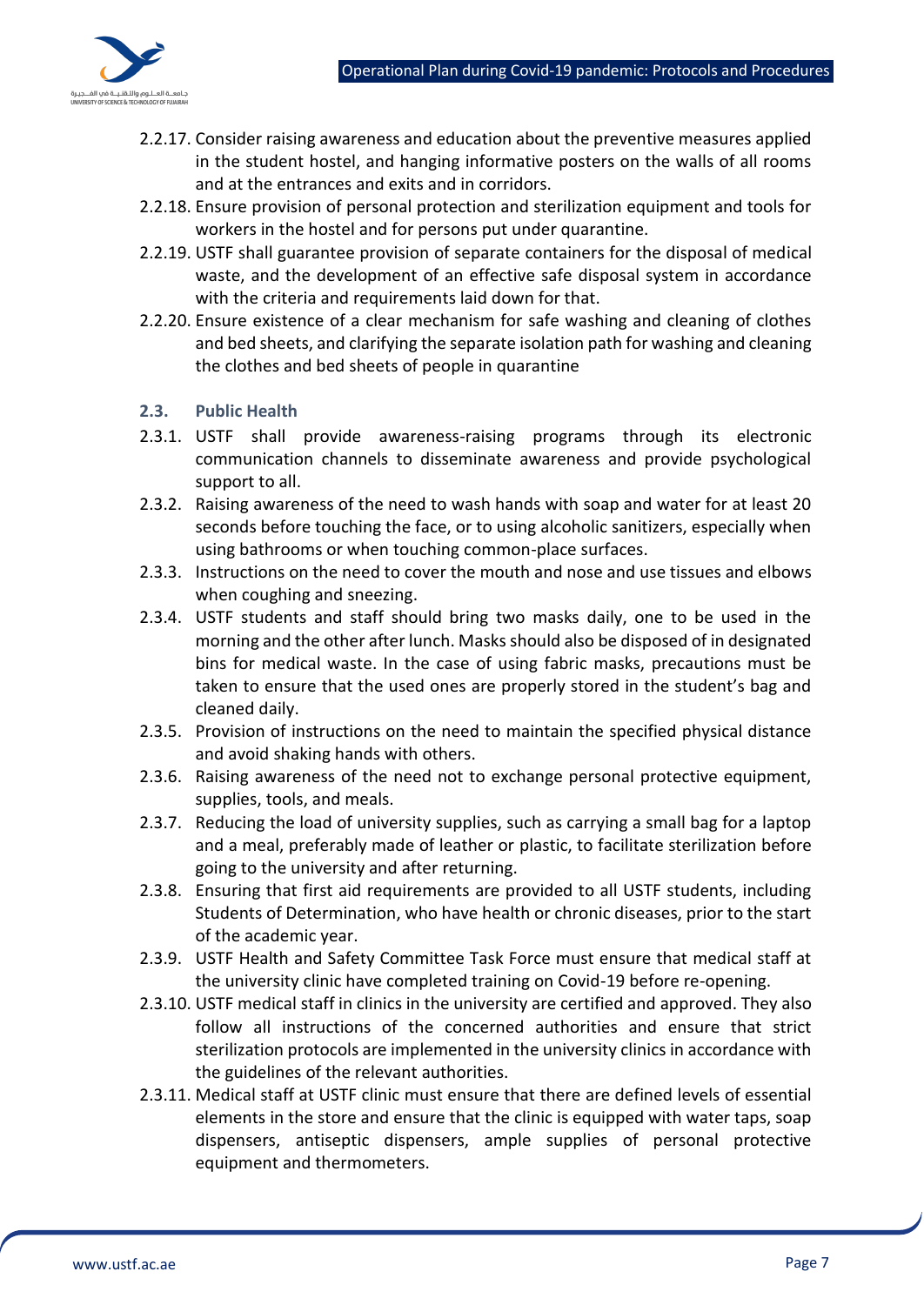

- 2.3.12. It is essential that medical staff at USTF clinic, in conjunction with the task force of the Health and Safety Committee, ensure that all students, educational and administrative staff, and personnel are aware of the location of USTF clinic and that they are aware of all health protocols and procedures relating to Covid-19.
- 2.3.13. Medical staff should ensure that USTF clinics have rooms designated as follows:
	- 2.3.13.1. An isolation room (separate from the nursing room) with adequate ventilation, and a bathroom for patients with suspected or confirmed Covid-19.
	- 2.3.13.2. A separate room for the treatment of minor illnesses, accidents, and injuries

#### **2.4. Healthy Nutrition in USTF**

- 2.4.1. USTF shall adhere to precautionary and preventative measures during students' breaks, such as reasonable safe distancing.
- 2.4.2. Applying precautionary measures in cases of common meals, food and drink buffets in private and shared dining halls.
- 2.4.3. USTF shall increase the number of sale points, facilitate purchases and require food vendors and distributors to follow the health regulations.

#### **2.5. USTF Transportation Services**

- 2.5.1. USTF Transportation services will Restored to the full capacity of buses (100%) while wearing face masks and ensuring a good ventilation in buses.
- 2.5.2. USTF understand that Penalties will be imposed if the rules were violated
- 2.5.3. USTF Health and Safety Committee shall monitor all activities and ensure that the adopted precautionary health measures are applied.
- 2.5.4. USTF shall follow up on the commitment of bus drivers and supervisors to approved health and safety standards (e.g. wearing face masks, hand sterilization, and safe distancing).
- 2.5.5. Continuous guidance to USTF bus drivers to be aware of the importance of complying with these standards and requirements in order to reduce the spread of epidemics and diseases.
- 2.5.6. Determining where USTF students sit on buses after a safe physical space has been allocated.
- 2.5.7. Adherence to bus sterilization before the first trip and after each trip, using cleaning and sterilization materials approved in conjunction with the supplier.
- 2.5.8. Emphasizing the student's adherence to preventive measures such as (wearing a face mask and physical distancing).

#### **2.6. Human Resources**

- 2.6.1. USTF shall ensure Re-planning of current and required resources in accordance with the requirements and precautionary measures.
- 2.6.2. Provision of alternatives to teaching staff who are in contact with infected people, or who are infected or are quarantined.
- 2.6.3. Preparing alternate lists for all educational and administrative staff and train them in advance on the tasks that may be assigned to them in the event of the absence of basic staff.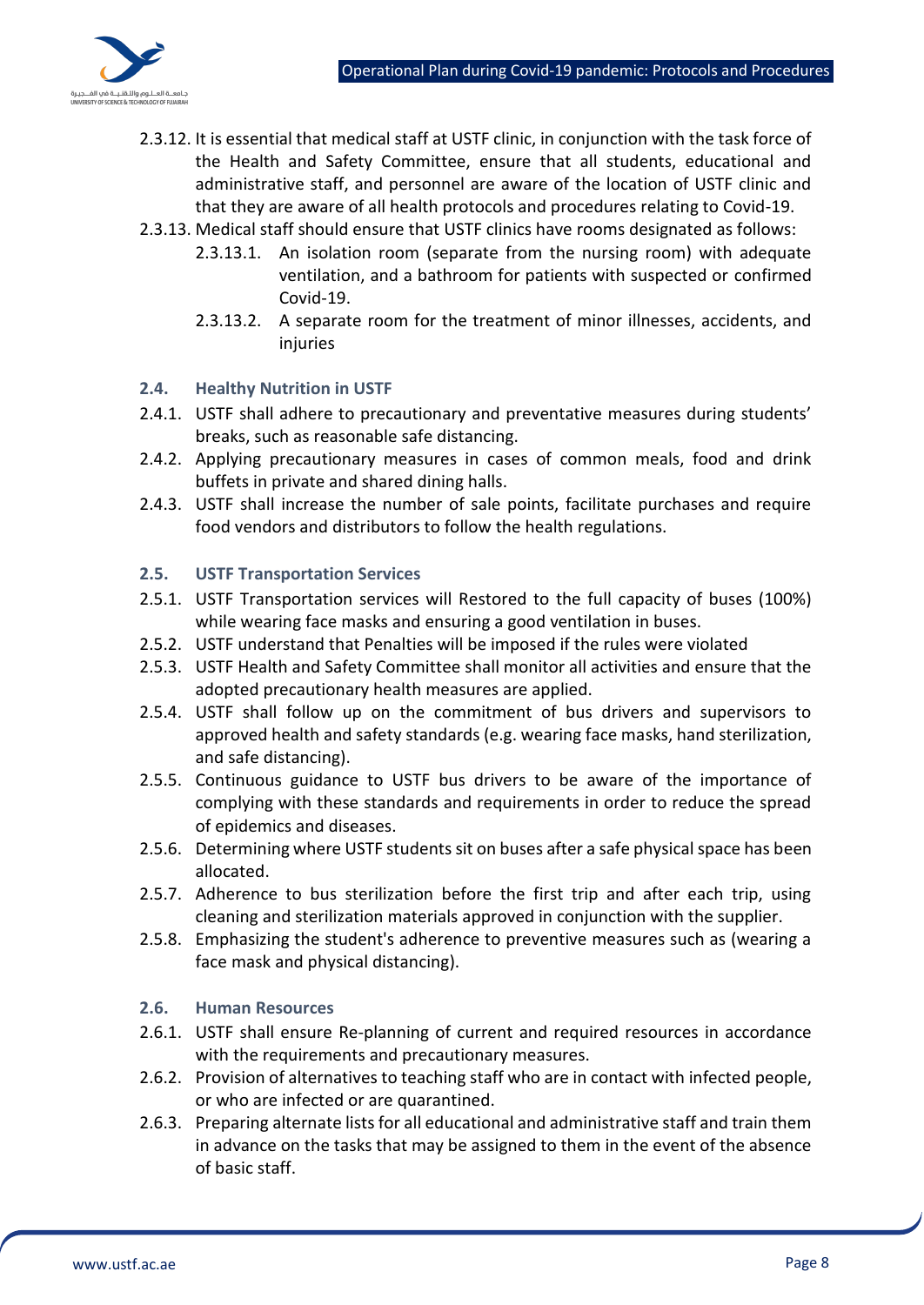

- 2.6.4. Ensuring that sufficient numbers of teachers, assistants, and companions are available to Students of Determination, to apply physical distances and all health precautions to them.
- 2.6.5. Traveling educational or administrative staff must comply with all the requirements of the relevant authorities, including the requirements for selfisolation and examination, in order to ensure their safety.
- **2.7. Student Affairs**
- 2.7.1. All traveling students must comply with all requirements of the relevant authorities, including requirements for self-isolation or examination.
- 2.7.2. Following up on attendance records and the establishment of clear procedures for monitoring absent students, to identify the reasons for their absence on the same day, in order to take isolation measures and to trace those in contact, in the event of virus infection.

#### **2.8. Academic Subjects**

- 2.8.1. USTF developed a concept for all academic subjects and determined how to teach them in cases of blended learning.
- 2.8.2. USTF shall observe the actual attendance of students for exams in campus

#### **2.9. Extracurricular Activities**

- 2.9.1. Event taking place in USTF are allowed, provided that the precautionary and preventative measures are followed, and Green Pass is applied. Attendees must present a negative PCR result.
- 2.9.2. Allowing parents and visitors to attend students' events and activities at educational establishments while adhering to the preventive measures (Green Pass, a 96-hour PCR test, operating at less than 70% capacity of the site, and wearing face masks).

#### **2.10. Awareness & Training**

- 2.10.1. USTF is obligated to increase awareness and train target groups on guidelines and practices for its operational plan during the pandemic, and informing them of their role in implementation, in addition to the health procedures applied and adopted by the UAE with which they are required to comply.
- 2.10.2. USTF shall prepare and disseminate electronic awareness guides for target groups.
- 2.10.3. USTF shall periodically develop awareness-raising programs and video tutorials as needed.

#### **2.11. Parents' Role**

- 2.11.1. Guiding the student to commit to the use of personal protective equipment throughout his/her time at/on the university/bus and not to sharing equipment with classmates.
- 2.11.2. Communicating with USTF in cases of infection, suspicion of or contact with infected individuals, while ensuring that the student is kept at home and that the necessary measures are taken, in accordance with the medical instructions recommended by the treating physician.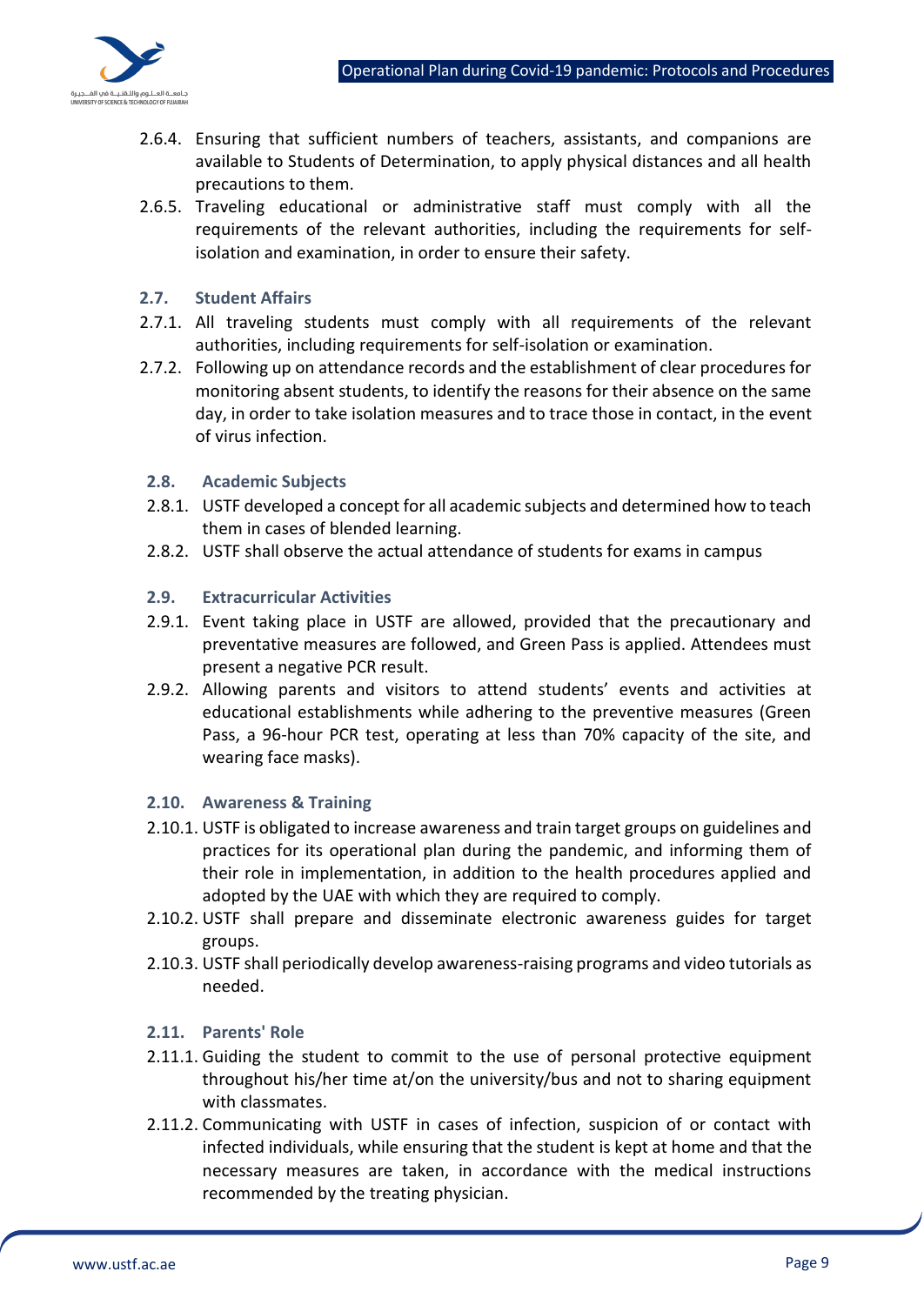

- 2.11.3. Parents should ensure that they inform the university management if the students suffer from any chronic disease or immune deficiency.
- 2.11.4. Ensuring that USTF students do not come into contact with infected individuals at least two weeks before coming back to university.
- 2.11.5. USTF Parents need to comply with any travel-related requirements set by the competent government authorities.
- 2.11.6. In some rare cases where communication is not possible, the parents may request that a meeting be scheduled. If the university approves the meeting request, these meetings shall take place after all students leave the building. They shall also document the time of the parents entry and must be accompanied by an employee while in all places.
- **2.12. Support services**
- 2.12.1. Adherence to the health procedures approved by the competent authorities when entering USTF facilities
- 2.12.2. Provide continuous cleaning services for the toilet immediately after use.
- 2.12.3. All maintenance work within USTF shall be carried out by accredited bodies.
- 2.12.4. Regular cleaning and sterilization of air-conditioning systems in USTF shall not be carried out during the university day, and in accordance with the announced schedules and accurate follow-up.
- 2.12.5. All suppliers are monitored for the performance, health, and safety standards.
- 2.12.6. Before entering the USTF premises, the temperature of workers in the serviceproviding companies should be measured. In the event of suspected infection, the necessary preventive measures should be taken, and communication should be made with the authorities concerned.
- 2.12.7. Ensure that service providers are free from any one of the following symptoms: (Fever, cough, body aches, headache, shortness of breath) and directing them to take the necessary preventive measures in the event of symptoms, and communication should be made with the authorities concerned.
- 2.12.8. Direct service providers to disclose cases of infection or contact with any confirmed cases of Covid-19, examine contacts to ensure that they do not enter the university until the results of the examination appear, and take the necessary preventive measures.
- 2.12.9. Prior to entering the university, contractors must sign a document stating the need to report any suspected cases among their staff.

#### **2.13. Constant Monitoring and Follow-Up**

- 2.13.1. USTF is aware that the Ministry of Education should monitor and track the extent of the commitment of the university to implement the Guidelines of the "Operation of Educational Establishments during the Pandemic" framework. In the event that the university fails to comply with the application of these Guidelines, it shall be subject to the provisions concerning violations of the requirements and precautionary measures.
- 2.13.2. USTF assembled an internal work team within the university, called the "Health and Safety Committee", which monitors and oversees all operations and activities to ensure the implementation of all health precaution requirements and measures approved by the university.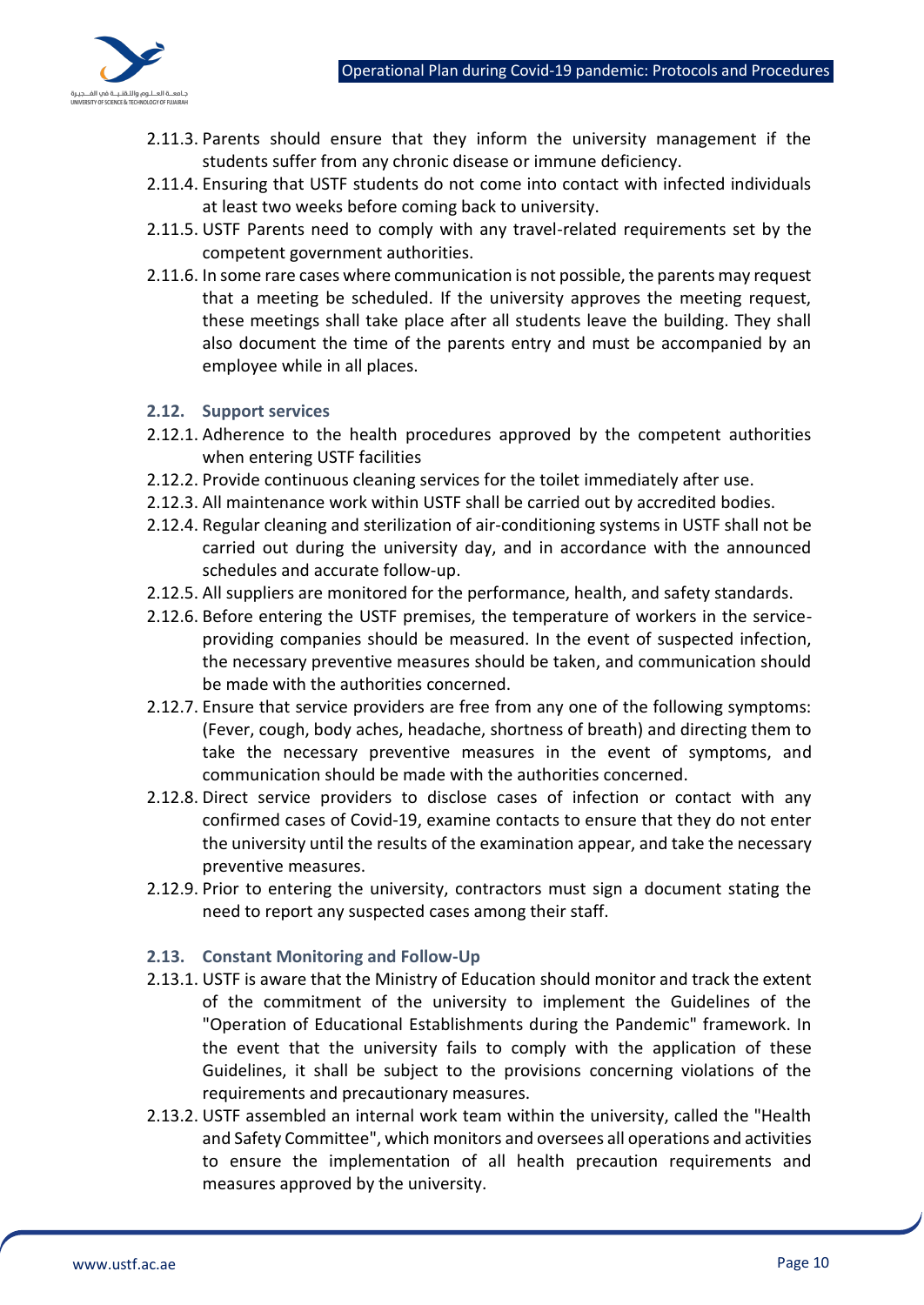

#### **2.14. USTF Closing Standards**

- **2.14.1. Gradual Closing** 
	- 2.14.1.1. USTF shall follow the gradual process of closure, starting with the classroom, then expanding the closure to include groups and then the educational facility in coordination with the committees and local emergency, crises and disasters teams in Fujairah emirate.
	- 2.14.1.2. Follow the investigation procedures for all Covid 19 positive cases according to the approved protocols.
	- 2.14.1.3. All contacts are quarantined according to the period specified by the concerned authorities.
- **2.14.2. Closing Requirements**
	- 2.14.2.1. Disinfection of the physical areas where exposure was identified shall be performed by USTF regularly.
	- 2.14.2.2. USTF shall reopen following closure upon clearance by health authorities.
	- 2.14.2.3. The above criteria may be subject to change based on the latest health authority requirements.
- **2.15. Vaccination**
- 2.15.1. All vaccinated students who received both doses and 14 days have passed since the 2nd dose, must get a PCR test once every month
- 2.15.2. Unvaccinated 12-18 year old students and those with medical exceptions approved by health authorities must get a PCR test every week. Remote education will be available for all, vaccinated or not.
- 2.15.3. Attendance for USTF students is only allowed for students who received both doses of the vaccine and after 14 days have passed since receiving the 2nd dose. Noting that Green pass protocol will be applied to enter the premises.
- 2.15.4. Unvaccinated USTF students will be allowed to physically attend with the obligation to conduct a weekly PCR test.
- 2.15.5. Vaccination is mandatory to access university hostel, and for those who are exempt from COVID-19 vaccine, need to conduct a weekly PCR test.
- 2.15.6. To enter USTF hostel at the beginning of the academic year, a 96-hour PCR test is required.
- 2.15.7. Academic, administrative staff & service providers must receive both doses of the vaccine and can only enter the premises after 14 days have passed from taking the 2nd dose, applying the Green Pass protocol.
- 2.15.8. Academic and administrative staff who are exempt from COVID-19 vaccine need to conduct a weekly PCR test with a validity not exceeding 96 hours.
- 2.15.9. USTF students must have a negative PCR result of no more than 96 hours at the start of the academic year.
- 2.15.10. Parents and guardians are allowed inside USTF premises. The Green Pass protocol will be applied.
- 2.15.11. To access USTF premises either at the beginning of the academic year or after semesters' vacations, a less than 96 hours negative result of a PCR test is required for academic, administrative staff, service providers and students.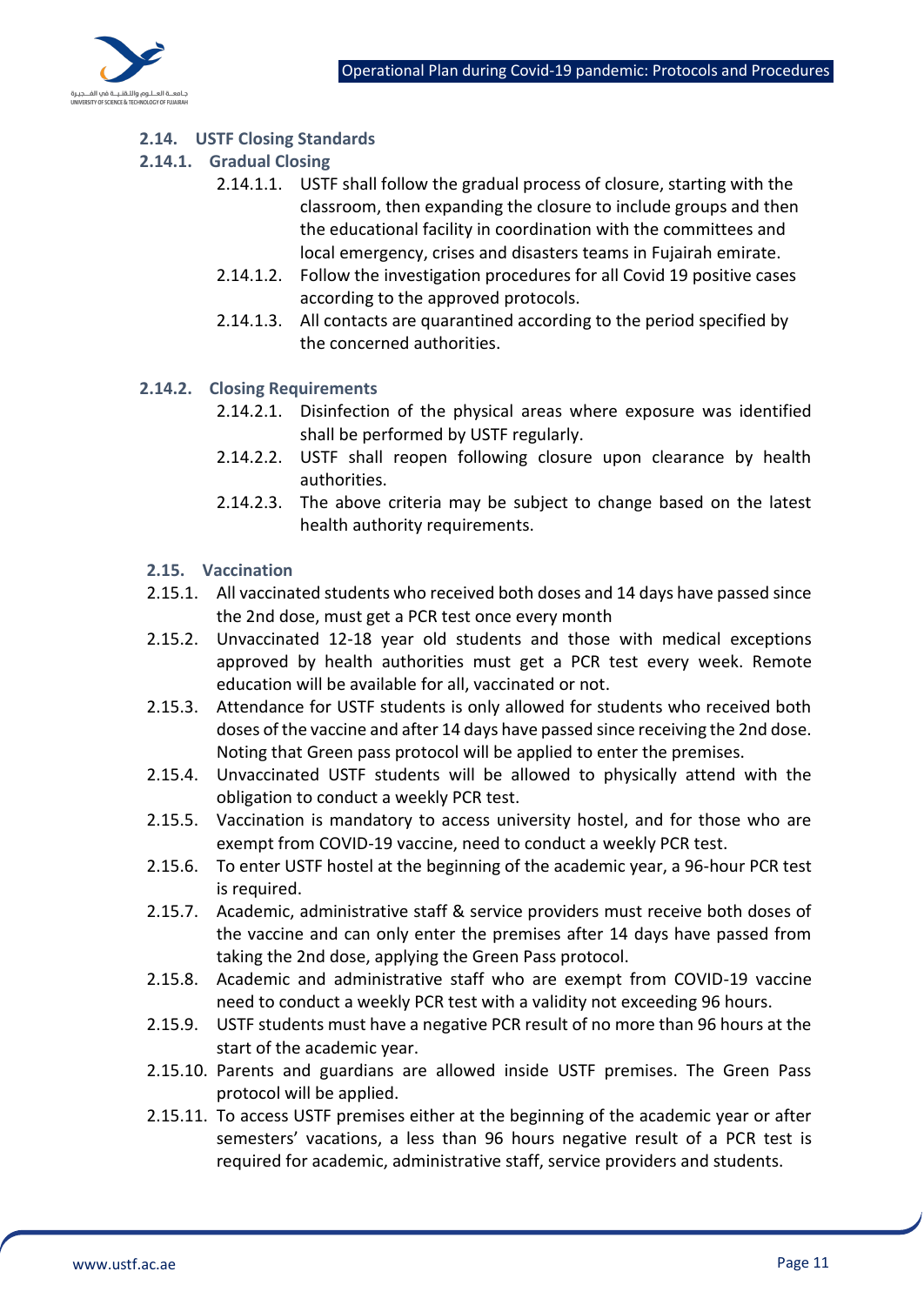

2.15.12. The above-mentioned criteria are subject to change based on the latest requirements of health authorities in coordination with the committees and local emergency, crises and disasters teams in Fujairah emirate.

**2.16. Incidence Management and Emergency Preparedness Policies and regulations are in place to track close contact cases and report health problems related to Covid-19 to the relevant health authorities**

In case a student or member of the staff reports that they have tested positive for Covid-19, the university must follow the following:

- 2.16.1. Give leave to the person and arrange for them to continue to learn or teach online depending on their personal preference and health status.
- 2.16.2. Immediately use student/staff attendance data to identify the group of people who had been in contact with the affected person during the period of 2 days before the onset of symptoms (for symptomatic COVID-19 cases) and from the date of swab collection for asymptomatic cases.
- 2.16.3. Inform this identified group of people about their potential exposure to COVID-19 without disclosing the identity of the person who has tested positive. In the case of students, the university must inform the parents of their kids' potential exposure.
- 2.16.4. Send the specific group of people who came into contact with the infected person to home and oblige them to follow quarantine instructions by the health authorities.
- 2.16.5. Share guidance with this group on observing symptoms and ensuring personal safety over 14 days in case they have been infected with COVID-19.
- 2.16.6. Inform USTF Health and Safety Committee and the health authorities about cases of infection and the number of people likely to be infected.
- 2.16.7. Ensure that all university staff and concerned supporting members are well aware of the above protocol and the detailed plan and actions required during any positive or suspected case (via a clear checklist, process charts, etc.).
- 2.16.8. USTF should have an active group email and the responsible members should be included for quick updates. Concurrent meetings/e-meetings for quick updates are required.
- 2.16.9. The infected person must show evidence that he has completed the quarantine requirements imposed by the health authorities.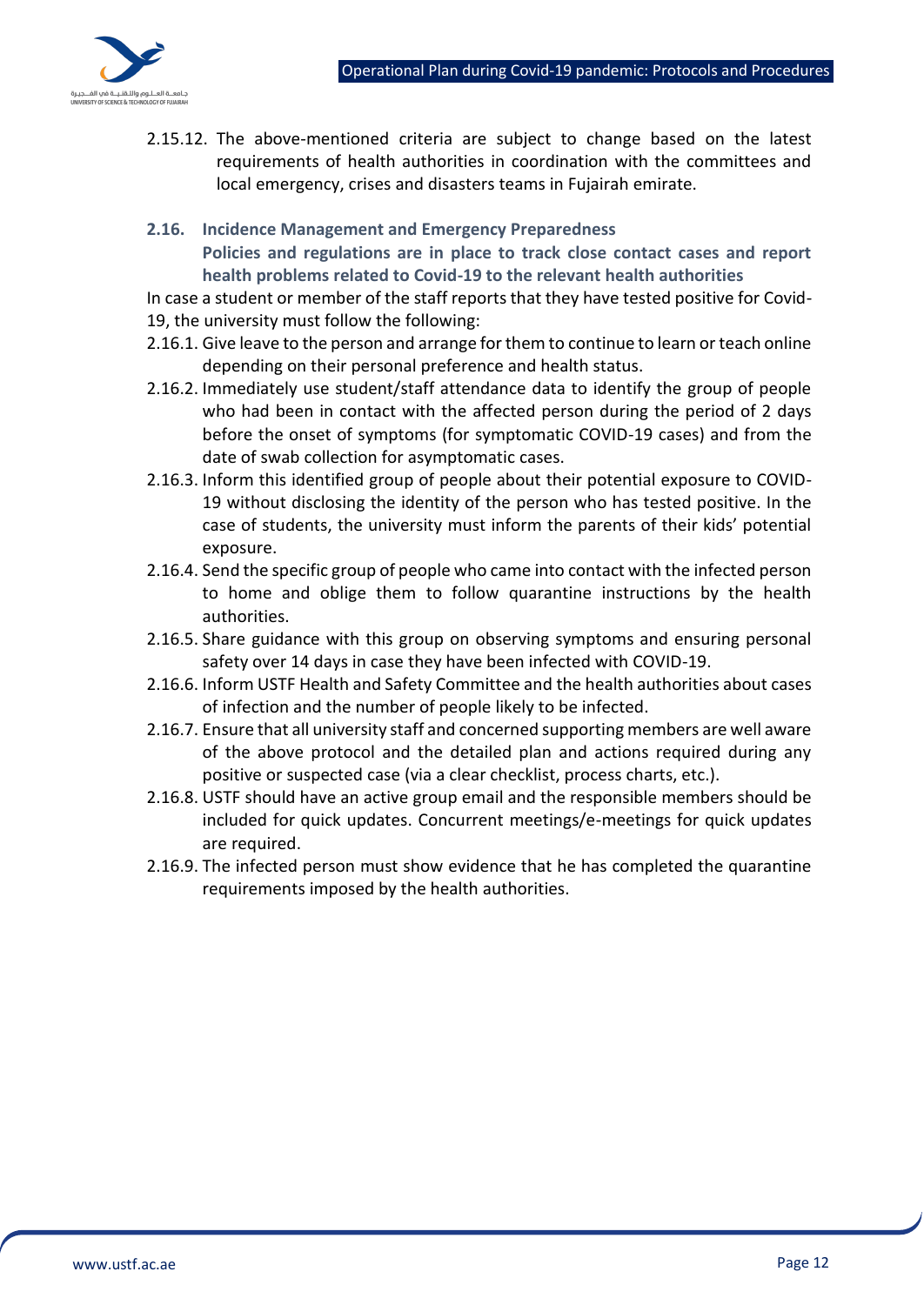

## **3. Precautionary Measures that Shall be Taken by USTF Before Reopening**

- **3.1. General Framework**
- 3.1.1 All USTF (employees/visitors/students) shall undergo a mandatory temperature check before entering the campus and hostel on a daily basis.
- 3.1.2. USTF students shall be informed to adhere to all precautionary measures, and use of the Al Hosn Application shall be ensured.
- 3.1.3. Virtual awareness workshops shall be held for all USTF students, academic staff, and employees.
- 3.1.4. All employees and students shall register in the Al Hosn Application.
- 3.1.5. Devices for reading the results of the Al Hosn Application shall be in place.
- 3.1.6. The necessary medical equipment shall be available at USTF clinic.
- 3.1.7. All USTF employees, academic staff, and students shall undertake to declare if they come into contact with coronavirus patients, or if they return from abroad. ]

#### **3.2. USTF General Controls in All Risk Levels**

#### **3.2.1. General Restrictions**

- 3.2.1.1. All USTF students shall undergo the Covid-19 examination before their return to the university, to ensure that they are safe.
- 3.2.1.2. Students shall, at all times, adhere to national guidelines regarding policies developed to reduce the transmission risk.
- 3.2.1.3. Hand sanitizers shall be placed at the touch points on ATMs, in elevators, and on doors.
- 3.2.1.4. All employees, visitors, and students shall wear face masks at all times upon entry into the establishments. Failure to comply with this procedure would deprive them of entry.
- 3.2.1.5. Guiding floor decals shall be placed to ensure a safe physical distancing in classrooms and outside of classrooms.
- 3.2.1.6. The quarantine procedures approved by the relevant authorities shall be adhered to for returnees to the United Arab Emirates.
- 3.2.1.7. Covid-19 vaccination participants will be subject to the procedures announced by the official authorities
- 3.2.1.8. Disposable sanitizers and personal equipment shall be used in campus restaurants or cafés.
- 3.2.1.9. No cash payment shall be permitted, and electronic payment options shall be encouraged.
- 3.2.1.10. The information regulations shall be published on the website of the university and on all its social media channels.
- 3.2.1.11. Students, academic staff, and employees shall be prohibited from study/work in the university, if they have symptoms of the common cold such as fever, headache, cough....., etc.
- 3.2.1.12. The movement of employees between departments shall be reduced as much as possible.

#### **3.2.2. Health and Safety Procedures on Campus**

3.2.2.1. Facilities, including bathrooms, shall be cleaned and sanitized after each use.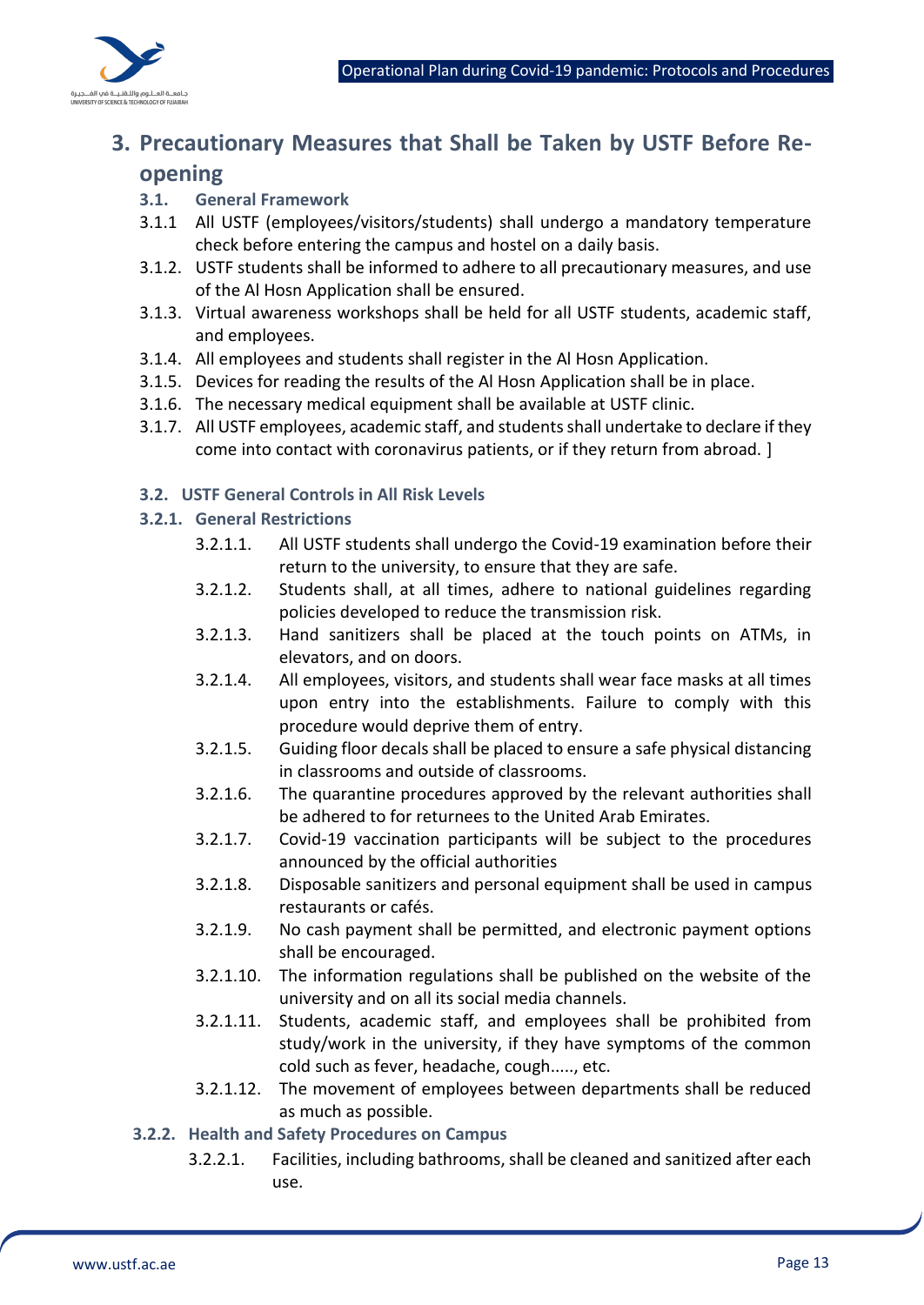

- 3.2.2.2. The dining halls may be opened for having food and drinks, provided that a safe physical distance is maintained.
- 3.2.2.3. The headquarters shall be cleaned and sanitized at the end of each day, in conformity with any directions and instructions issued by the relevant authorities.
- 3.2.2.4. An isolation room shall be provided for suspected cases of Covid-19.
- 3.2.2.5. Packaged snacks may be allowed, provided that the health and safety guidelines shall be followed.

#### **3.2.3. Health and Safety Procedures at Entrances**

- 3.2.3.1. USTF shall adhere to the health procedures approved by the competent authorities when entering educational facilities.
- 3.2.3.2. Any person entering the university, including staff, students, and visitors, shall undergo a temperature check.
- 3.2.3.3. USTF campus entrances shall be different from its exits.

#### **3.2.4. Classrooms**

- 3.2.4.1. Surfaces/chairs shall be sanitized after each lecture, and students shall be reminded on the need to wash hands with soap for at least twenty seconds or use a hand sanitizer.
- 3.2.4.2. No personal tools (pens and other items) shall be exchanged.
- 3.2.4.3. All employees and students shall wear face masks at all times in classrooms.
- 3.2.4.4. In classrooms, the safe physical distancing shall be maintained between students and the lecturer

#### **3.2.5. Laboratories and Studios**

- 3.2.5.1. All instruments used in laboratories shall be sanitized at the end of the laboratory work.
- 3.2.5.2. All employees and students shall wear face masks at all times in the laboratories and studios.

#### **3.2.6. Final Exam Rooms**

- 3.2.6.1. A safe physical distancing shall be maintained between seats.
- 3.2.6.2. All seats and chairs shall be sanitized in the exam room.
- 3.2.6.3. Sanitizers shall be provided at the room entrances.
- 3.2.6.4. All employees and students shall wear face masks at all times in the exam rooms.
- 3.2.6.5. USTF campus entrances shall be different from its exits.

#### **3.2.7. Activities and Events**

USTF shall organizing events, celebrations and activities according to the approved protocol in coordination with the committees and local emergency, crises and disasters teams in Fujairah emirate.

#### **3.2.8. The Library**

- 3.2.8.1. Entering libraries may be allowed, and a maximum number of individuals able to be present in a library shall be determined, provided that a two-meter physical distance shall be strictly maintained between individuals.
- 3.2.8.2. Sanitizers shall be provided, and face masks shall be worn. All employees and students shall wear face masks at all times in the library.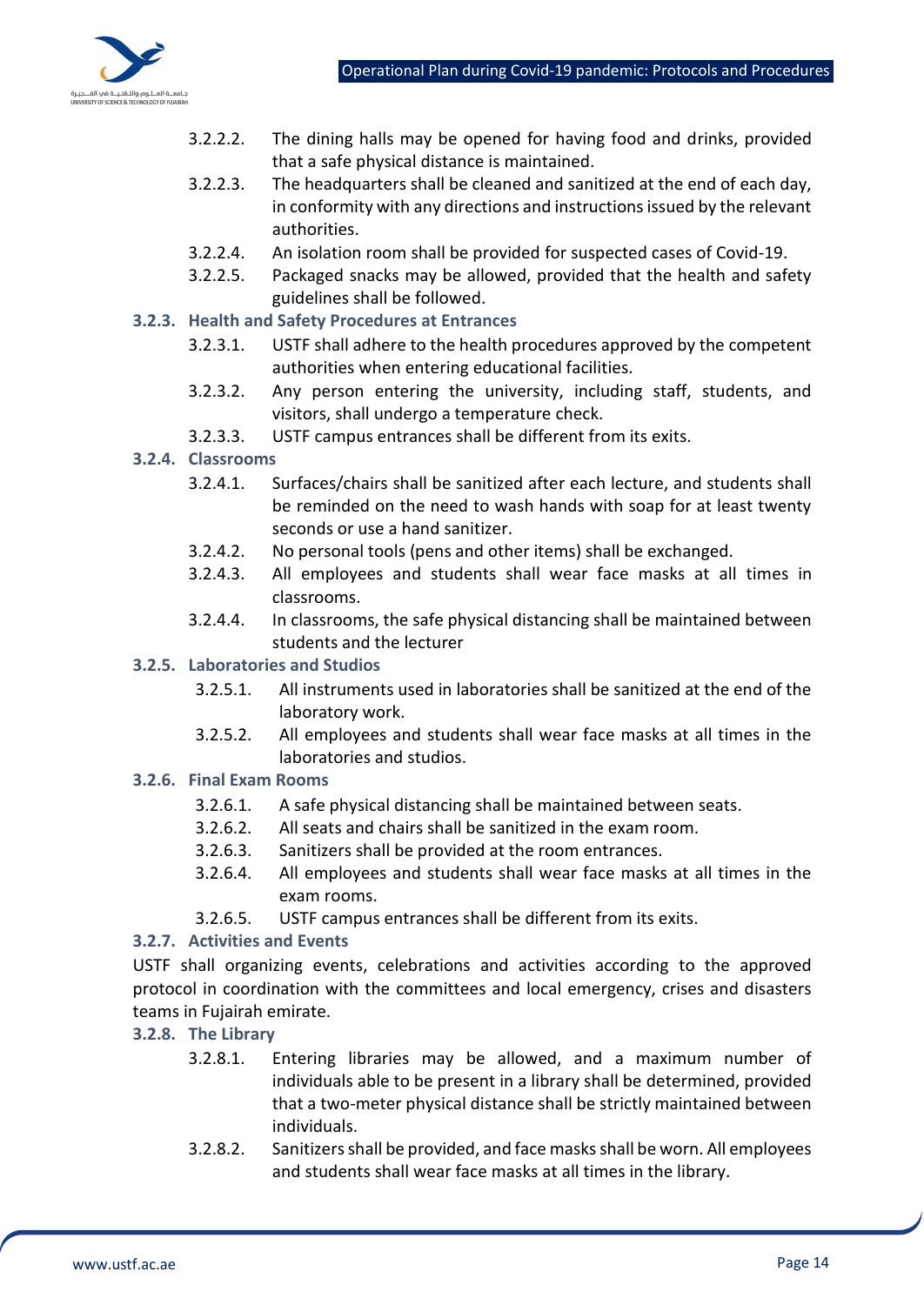

#### **3.2.9. The hostel**

- 3.2.9.1. Hostel occupancy is according to the approved physical distancing procedures
- 3.2.9.2. Students who do not have other housing in the country shall be eligible for a hostel.
- 3.2.9.3. All services are available in compliance with the general restrictions.

#### **3.2.10. Meetings**

- 3.2.10.1 USTF is committed to applying a safe physical distancing.
- **3.2.11. Gyms and Halls**
	- 3.2.11.1. USTF shall apply a safe physical distancing.
	- 3.2.11.2. All sports equipment shall be sanitized.
	- 3.2.11.3. USTF shall comply with general restrictions.

#### **3.2.12. Retail Store**

All services at USTF are available in compliance with the general restrictions.

#### **3.2.13. Clinical Training (at Campus Clinics or in Hospitals)**

- 3.2.13.1. When the concerned students and academic staff are present for certain hours, the following shall be taken into account:
	- A physical distance of 1 meter.
	- A two-meter physical distance shall be maintained.
	- Sanitizers shall be provided.
	- Face masks and gloves shall be worn during training at the university clinics or hospitals.

#### **3.2.14. Circulars and Approvals**

- 3.2.14.1. All precautionary measures shall be circulated to employees, students, and visitors.
- 3.2.14.2. An approval shall be obtained from the Ministry of Education to operate the higher education institution and hostels, in accordance with the informative regulations

#### **3.2.15 Legislation**

- 3.2.15.1 The government legislation shall be fully complied with for eliminating Covid-19, and violators shall be subject to liability.
- 3.2.15.2 All legislation shall be circulated to employees, students, and visitors.

#### **3.2.16. Contact Point Responsible for Covid-19 Cases**

3.2.16.1. An official or office shall be appointed to be responsible for responding to infection concerns and shall be known about and be available for providing advice and assistance to all students, faculty and staff.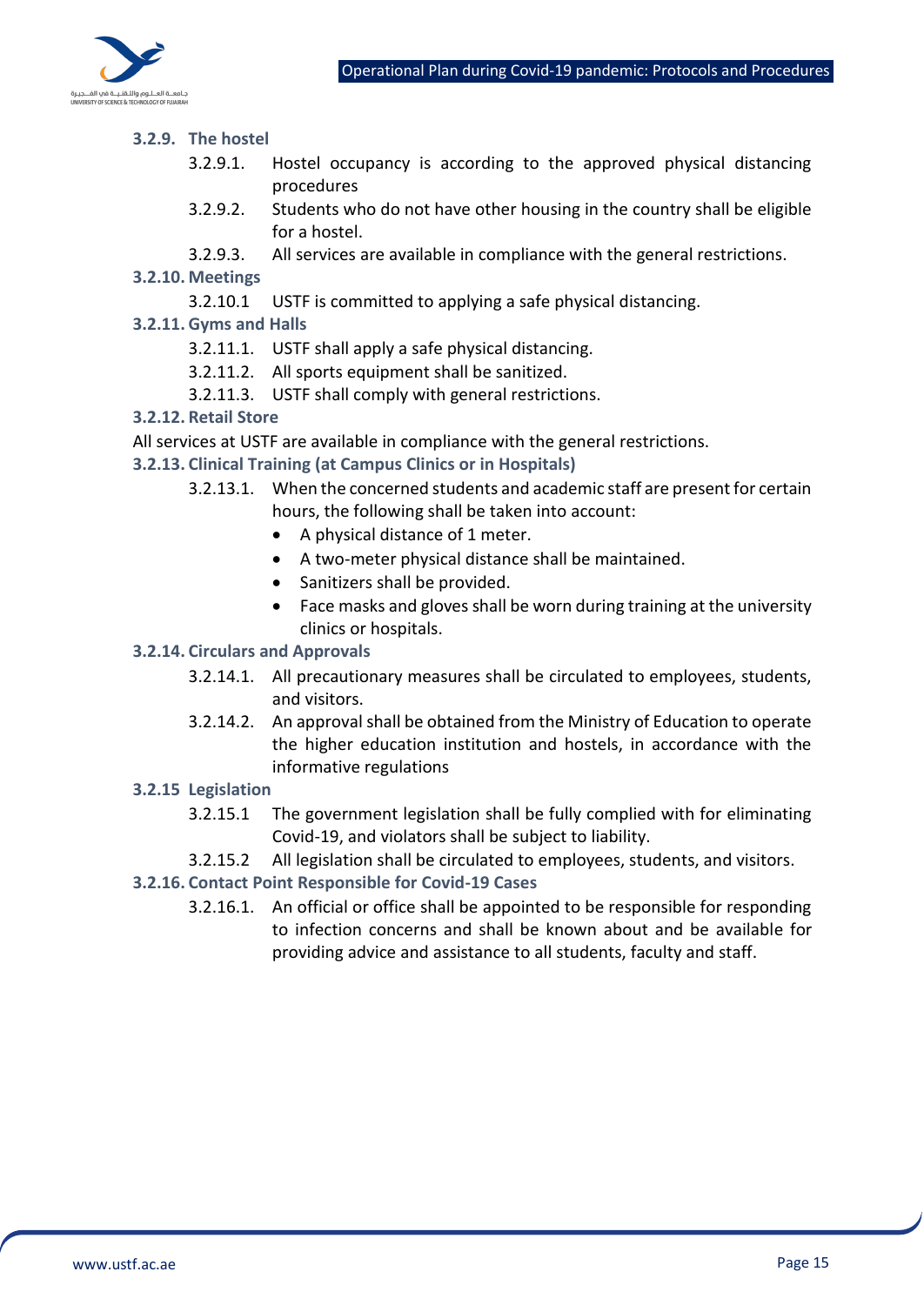

## **4. Guidelines for Medical Students and Students of Health Science Faculties during the Covid-19 Pandemic**

This part concerns USTF colleges of Dentistry and Pharmacy and Health Sciences

#### **4.1. Training**

- 4.1.1. All students shall complete the online training course on Covid-19 infection provided by the university.
- **4.2. Personal Protective Equipment (PPE) and Infection Control Protocol**
- 4.2.1. All students shall complete training in handling PPE.
- 4.2.2. All students shall follow public safety protocols, in addition to special procedures to reduce the transmission of infection in health care facilities.

#### **4.3. Clinical Training**

4.3.1. USTF students can be allowed for clinical training, rotation, and follow-up medical education in hospitals that treat cases of Covid 19, with the need to comply with the necessary prevention and safety measures, and it is also ensured that strict precautions are followed when students deal with patients who have been confirmed to be infected with Covid 19.

#### **4.4. Undertaking**

4.4.1. Before starting clinical training, USTF students shall sign a waiver of any right to take legal action in the event of being diagnosed as having Covid-19 due to such training.

#### **4.5. Safety Precautions**

- 4.5.1. Students shall comply with the latest safety measures and any additional measures such as (wearing face masks, checking the temperature, maintaining safe physical distancing, and following hand hygiene practices recommended in areas of patient and non-patient care).
- 4.5.2. Students who shall be associated in clinical training must undergo the necessary periodic checks according to the health educational facility's guidelines

#### **4.6. Exemptions**

4.6.1. If students have valid reasons that clinical training would harm their health, they will need to communicate directly with the university to give them a leave, so that conditions are safe for them to return to such clinical training.

#### **4.7. Monitoring**

4.7.1. The clinical tutor shall monitor students' compliance with the procedures.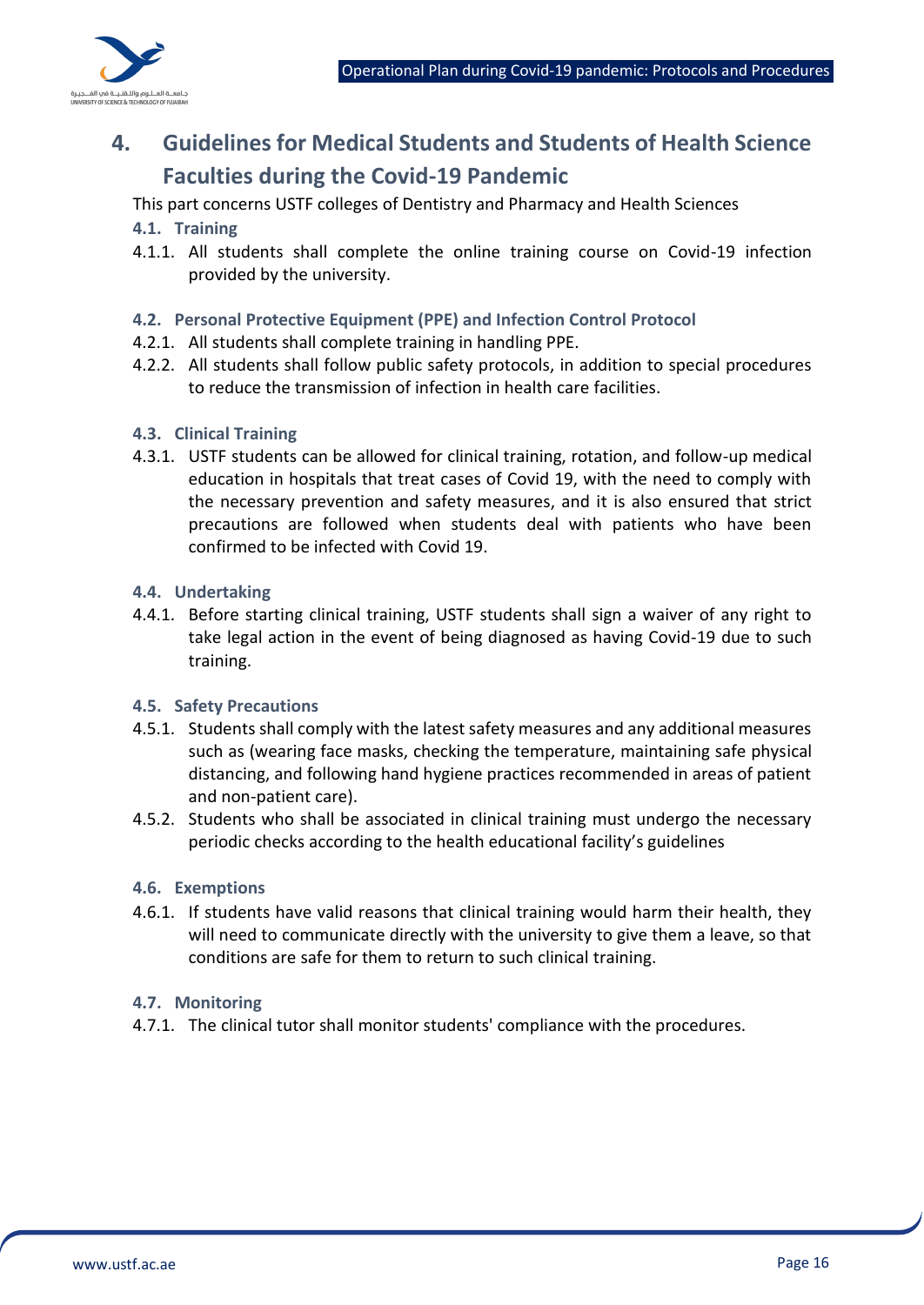

### **5. Plan for Dealing with Positive Covid-19 Cases Discovered in USTF**

- 5.1. Develop an alternative plan for educational establishments based on the public health guidelines, and in coordination with the Ministry of Health and Prevention and the local health authorities of Fujairah Emirate.
- 5.2. If a student, a teacher, an employee, or a family member suffers from Covid-19 and has contacted other persons at the educational establishment, the Ministry of Education shall take the following steps as directed by the Ministry of Health and Prevention:
	- 5.2.1. Applying all isolation measures to the infected person until reaching the hospital.
	- 5.2.2. Consider whether the closure of the university is justified and determining the duration of closure based on the level of risk as classified by the Ministry of Health and Prevention.
	- 5.2.3. Identify those in contact with the infected person inside the university with the aid of the Al-Hosn Application, and directing them to quarantine according to the recommendations of the concerned authorities in the UAE in order to ensure the absence of infection through a negative examination result.
- 5.3. Temporary closure, for sterilization, of the rooms and annexes at the university visited by the person infected with Covid-19.
- 5.4. In the event that one of the administrative staff is confirmed as a positive case, all contacts of the administrative staff shall be examined and directed to quarantine in accordance with the recommendations of the concerned authorities in the country, pending a negative examination result.
- 5.5. In the event that a faculty member is confirmed as a positive case, all contacts of the faculty members and students will be examined and directed to quarantine in accordance with the recommendations of the authorities concerned in the country, pending a negative examination result.
- 5.6. In the event that a student is confirmed as a positive case, all contacts of students in classrooms and faculty members will be examined and directed to quarantine in compliance with the recommendations of the concerned authorities in the country, until the disease-free and negative results of the examination are assured.
- 5.7. In case more than one student or faculty member is infected the closure will be gradually ended in coordination with the committees and emergency, crisis and disaster local teams.
- 5.8. In the event of the appearance of suspected cases or symptoms of Covid-19 in: A student/a teacher/an employee (such as fever up to 37.5 C°, cough, body pain or fatigue, shortness of breath, sore throat, diarrhea, nausea, headache, loss of the senses of smell and taste) during their presence in the USTF, and the medical staff approves this infection, the infected person must be isolated, and the parents must be notified immediately for transfer to hospital and the taking of the necessary actions. The infected person will also be prohibited from entering the USTF, and he/she shall abide by distance learning pending a negative result of examination and a disease-free medical report.
- 5.9. Only the medical staff at the USTF may enter the isolation room, after putting on complete personal protective equipment.
- 5.10. The parents shall be contacted immediately by the medical staff at the USTF clinic, and the relevant authorities shall be notified immediately via the official channels.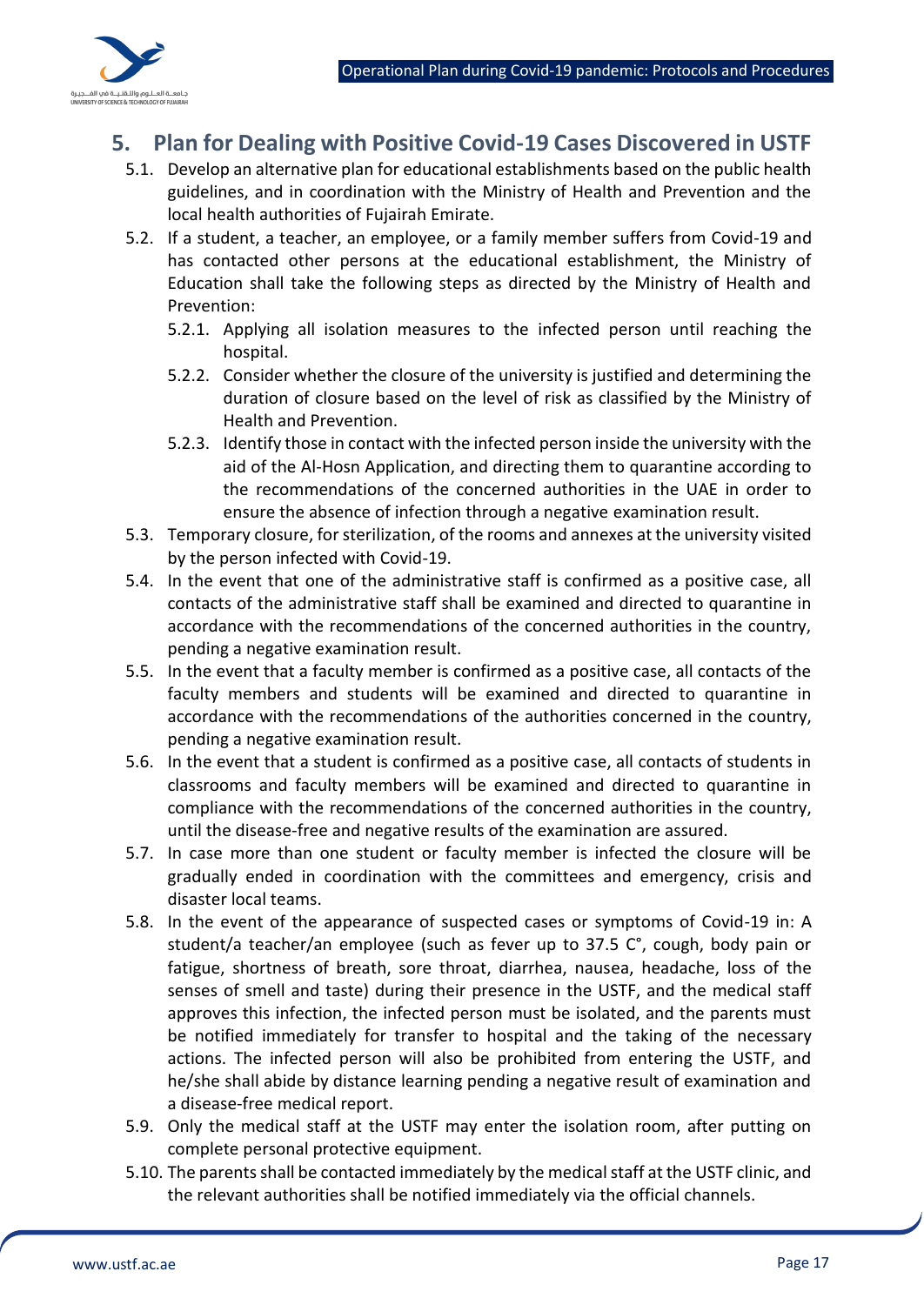

- 5.11. USTF shall strictly comply with the requirements of the relevant authority for handling and transferring the suspected case of Covid-19.
- 5.12. The classroom and all annexes of USTF, which the suspected case reached, shall be closed on a temporary basis before all sterilization measures are taken.
- 5.13. Performing the tracing process to identify those in contact with the suspected case. The tracing process will include the infected person's teachers and classmates (including any person who has spent more than 15 minutes with the infected person at a distance of 1.5 m, as from the day on which the symptoms begin or the day of the positive result). They shall be obliged to undergo examination and a 14-day quarantine.
- 5.14. Parents of all students in contact must be informed and provided with information on the quarantine measures and distance learning plans.
- 5.15. The sterilization measures should be taken in accordance with the guidelines on classrooms and buildings in USTF used by the students in contact.
- 5.16. The stay-at-home policy must be applied to students, educational and administrative staff, and employees of the university, who suffer from any symptoms of Covid-19.
- 5.17. The medical staff should follow all safety guidelines in emergencies of Covid-19 at the university and verify compliance with all medical protective equipment when accompanying an infected person in the isolation room or going to the home or the hospital.
- 5.18. The concerned authority shall provide additional guidance, whenever necessary.